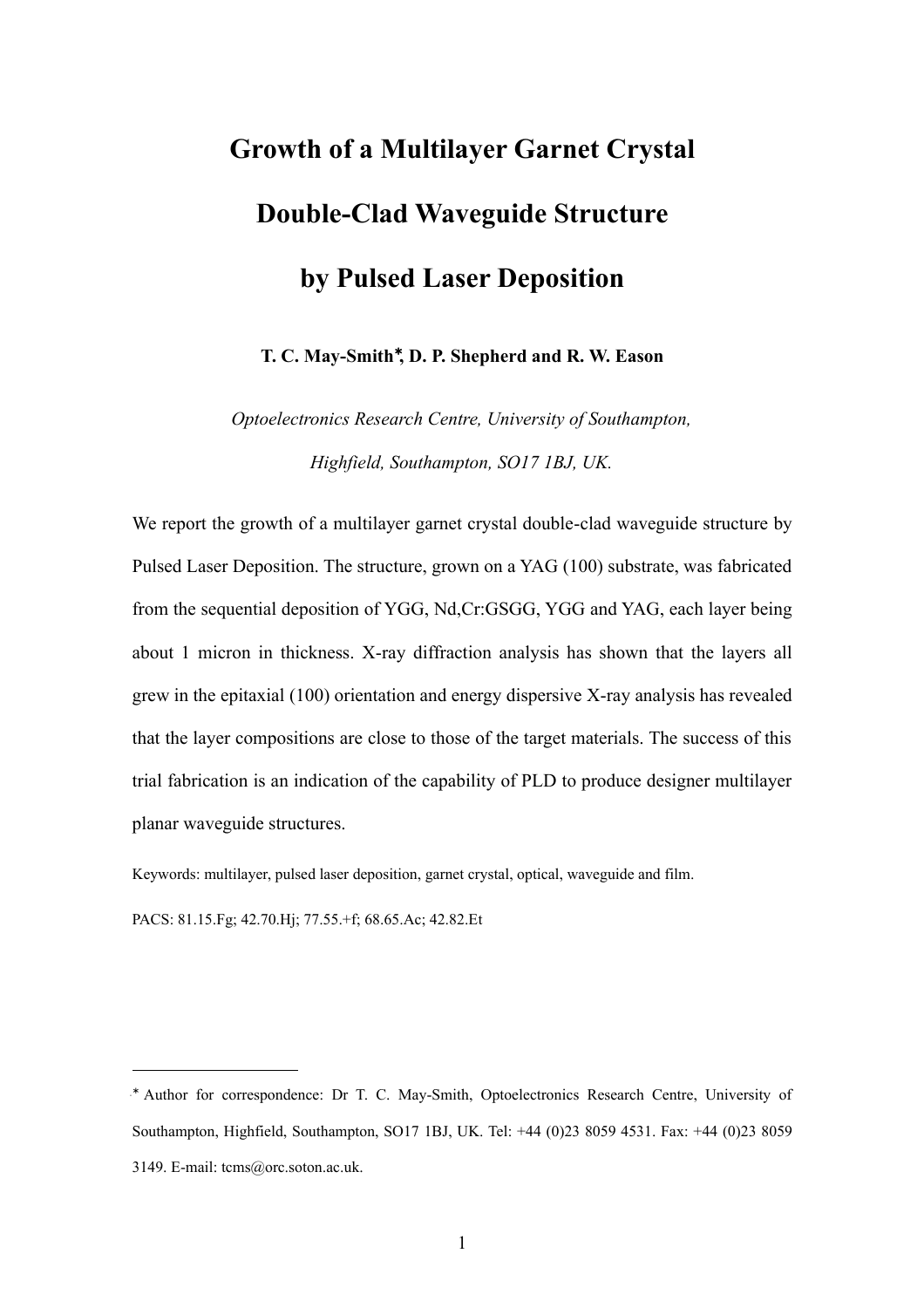#### **1. Introduction**

A planar waveguide laser pumped by high-power diode arrays should offer an efficient and useful means of brightness enhancement and wavelength manipulation [1]. Multilayer planar waveguide devices analogous to double-clad high-numericalaperture and large-mode-area optical fibres [2] are highly suitable for this task, as they simultaneously allow the launch of non-diffraction limited pump light and the production of single spatial mode laser output.

The fabrication techniques suitable for creating such devices are currently limited. Liquid Phase Epitaxy (LPE) has been used to create single-clad devices based on YAG  $(Y_3A_3O_{12})$  substrates and cladding layers with a Nd:YAG core [3]. Directbonding has been used to create advanced multilayer structures on sapphire substrates with Nd:YAG cores and YAG inner cladding layers capped with a sapphire layer [4]. Although these techniques are both capable of producing high quality crystal layers, they suffer from a relatively slow turnaround compared to PLD, making them undesirable for initial investigations into structure optimisation.

Pulsed Laser Deposition (PLD) is an ideal fabrication technique for multilayer structures and offers several advantages over rival techniques. Preparation and growth is fast, meaning that fabrication time consists mostly of actual deposition, allowing complete multilayer structures to be fabricated in one day. Various targets can be easily obtained as bulk crystal off-cuts and multilayers can be built up by switching between targets in-situ if a multi-target holder is used. The growth of each extra layer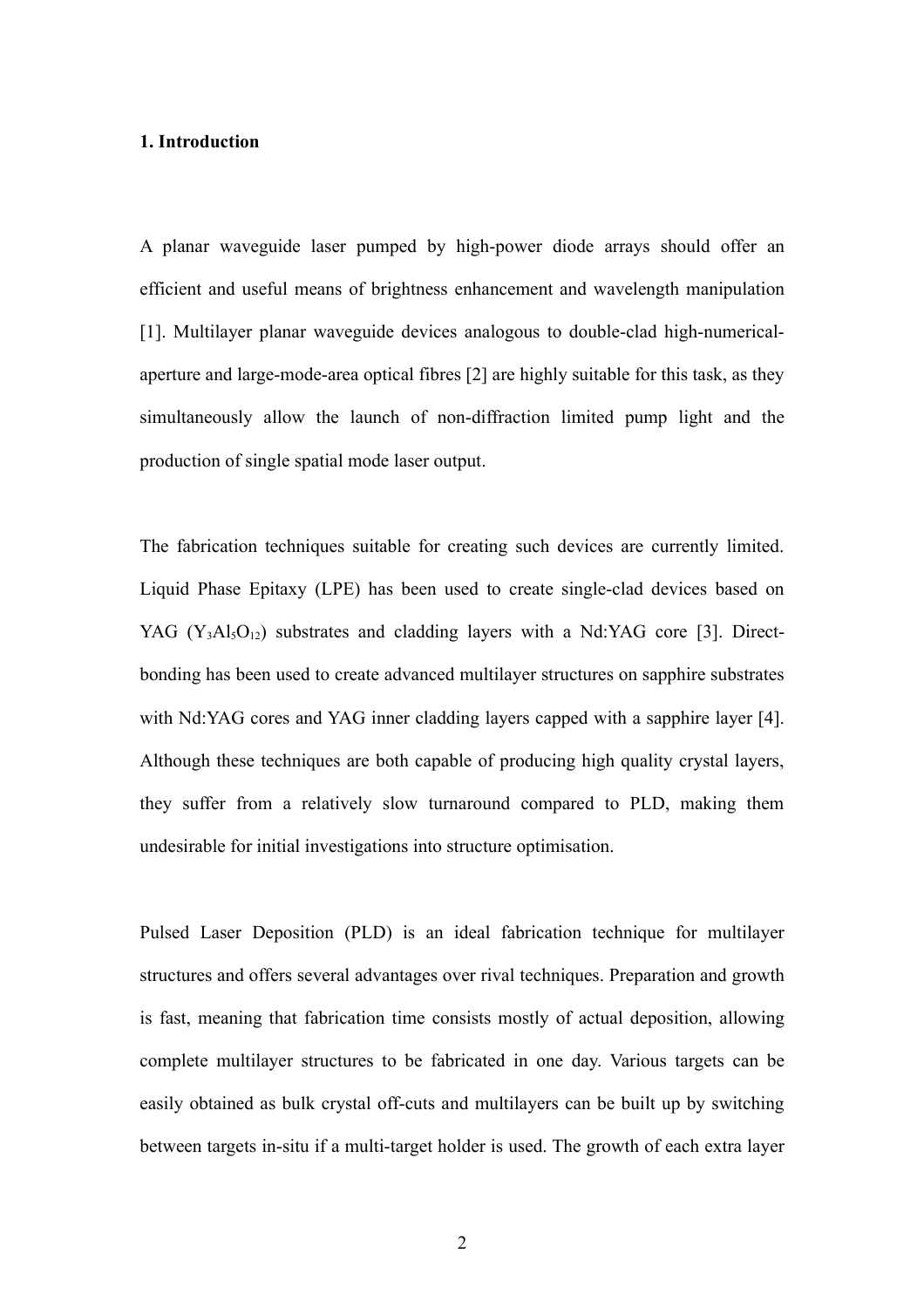does not introduce any further complications to the fabrication procedure and layer thicknesses can be chosen as required by changing the deposition time or laser repetition rate. The only limitation on materials that can be used is that the crystal structures and compositions are compatible with the requirements for achieving epitaxial growth; there should therefore be small lattice and thermal expansion mismatches across the matrix of materials under consideration.

A significant problem with pumping direct-bonded devices with high powers is that differential thermal expansion can cause the layers to separate [5]. PLD devices should not suffer from this problem because operation at high temperatures when pumping with high powers should lead in fact to relaxation, since the multilayer films are grown at high temperatures ( $> 800 °C$ ). The use of a multi-target holder also offers the unique opportunity of producing a region of mixed materials between layers. This should offer the significant advantage that there are no distinct layer boundaries that can become weak points as the crystal expands due to high-power operation. Perhaps the only significant disadvantage with PLD is the occurrence of particulates in films which can lead to high losses due to scattering at film interfaces. The use of multilayers however is known to counteract this problem (for cubic materials, such as garnets considered in this paper) by burying particulates and moving the most critical film-air interface further away from where the light is guided [6]. Polishing between layers can also be performed to further reduce the effect of surface-embedded particulates.

The range of garnet crystals available based on elements such as yttrium, gadolinium, aluminium, gallium and scandium provides a versatile basis set of materials for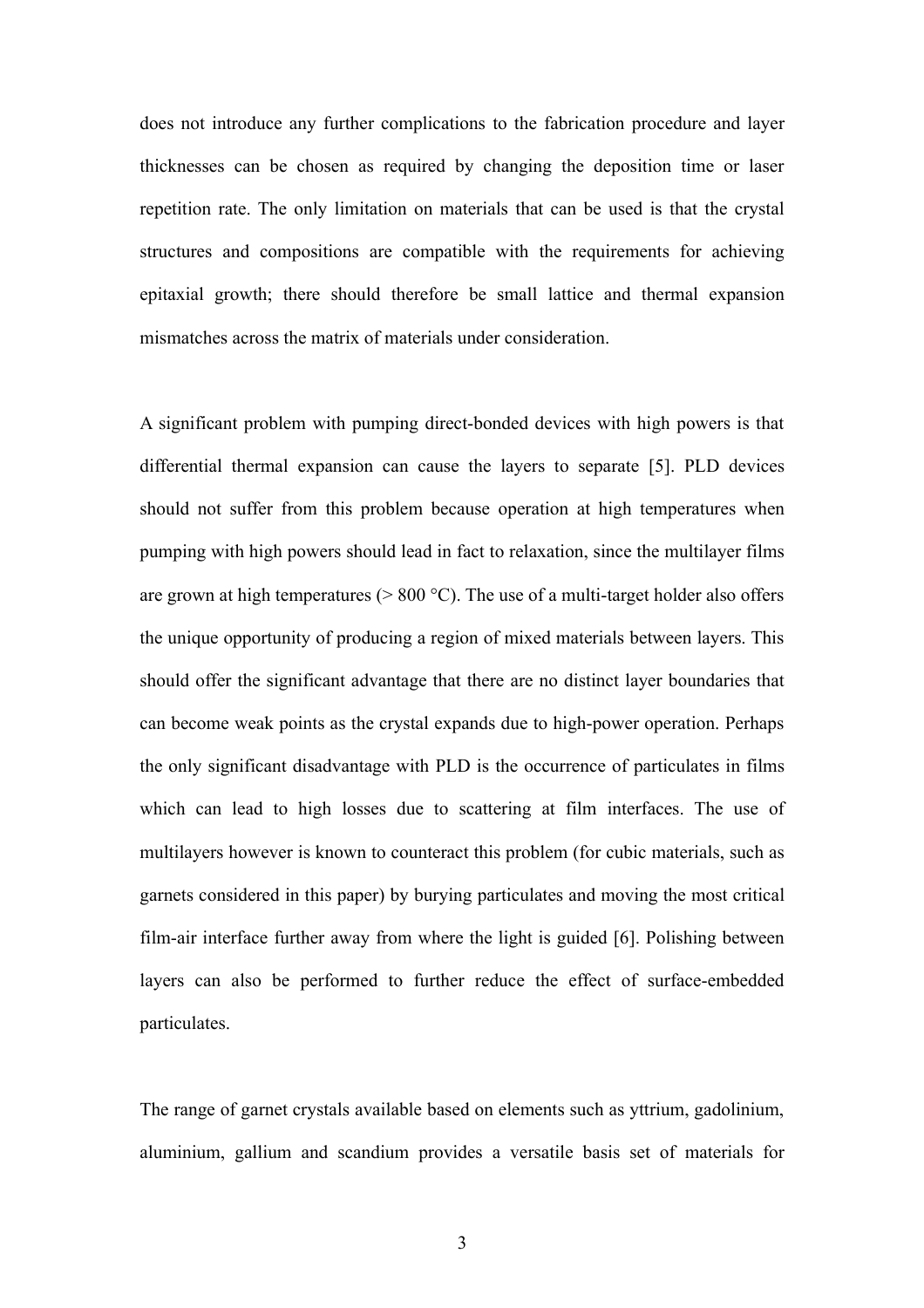fabricating multilayer planar waveguides. Garnets make excellent laser host materials because of their wide transparency range, good thermal conductivity and isotropic crystal structure. As can be seen from table 1, each garnet has a slightly different refractive index, making the material system ideally suited to the fabrication of cladding layers. It should also be possible to produce refractive index values between those of the stoichiometric crystals by mixing PLD plumes to produce hybrid crystal layers.

The potential and quality of Nd:GGG films grown by PLD is well proven from previous reports of lasing  $[25]$  and losses as low as 0.1 dBcm<sup>-1</sup> for a 40  $\mu$ m thick film have been measured [26]. PLD has been used previously for multilayer deposition of superconducting films [27]; although these layers were thinner than the thicknesses desired for double-clad waveguide structures, this serves as an initial proof that layers of multi-component materials can be built up using PLD. The only remaining prerequisite therefore for our desired multilayer fabrication is to show that PLD is capable of sequential growth of several layers of alternating garnet crystal species of order microns in thickness without the quality of the layers suffering during progressive growth.

We have performed such a trial fabrication of multilayers and no apparent deterioration in quality for subsequent layers has been observed. Sequential deposition of YGG (Y<sub>3</sub>Ga<sub>5</sub>O<sub>12</sub>), Nd,Cr:GSGG (Nd,Cr:Gd<sub>3</sub>Sc<sub>2</sub>Ga<sub>3</sub>O<sub>12</sub>), YGG and YAG was performed on a YAG (100) substrate. To the best of our knowledge, this is the first report of multilayers of different garnet crystal species to be grown by PLD and perhaps also by any other film fabrication technique. As long as stoichiometry has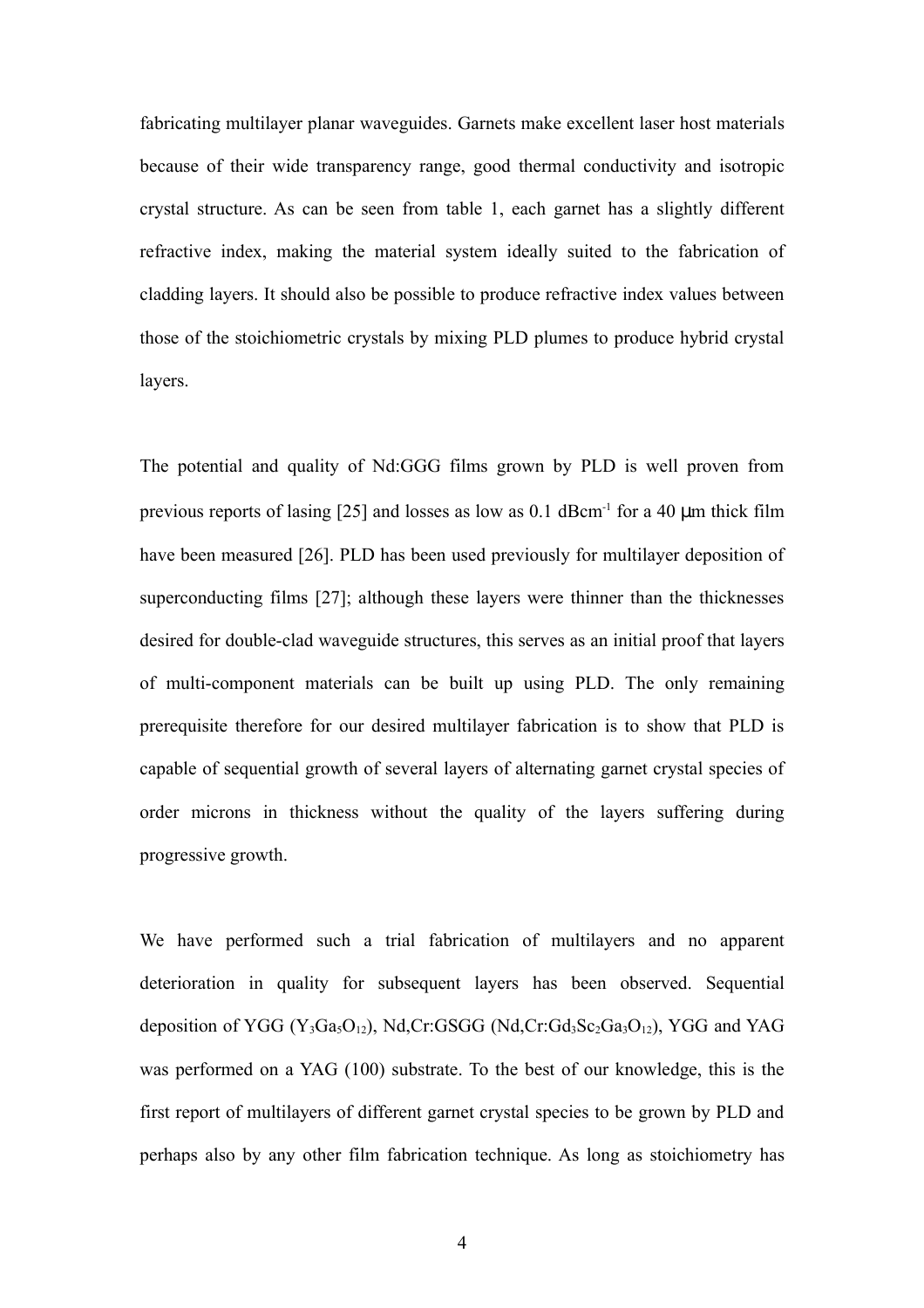been preserved for the layers, they should form a double-clad planar waveguide structure consisting of a Nd,Cr:GSGG core, YGG inner cladding layers and YAG outer cladding layers, because the refractive indices of GSGG, YGG and YAG are 1.94, 1.91 and 1.82 respectively [7]. The as-deposited layer thicknesses in our trial run were all between 1.5 and 2.5 microns thick. X-ray diffraction (XRD) analysis has shown that the layers grew as intended in the epitaxial (100) orientation. Energy dispersive X-ray (EDX) analysis has shown that the layer compositions were close to bulk. Scanning electron microscopy (SEM) clearly resolves the separate layer growth due to the slightly different response to incoming electrons of each crystal species.

# **2. Experimental Procedure**

A stainless steel vacuum chamber with a base pressure of  $10^{-4}$  Pa was used for experiments. For ablation, a 248 nm KrF excimer laser was set to an output of about 175 mJ per pulse  $\left(\sim 20 \text{ ns} \text{ pulse duration}\right)$  and was focussed to produce a fluence of about 2.5 Jcm<sup>-2</sup> at a repetition rate of 10 Hz. Targets were rotated to maximise their usage and the direction of rotation was reversed every 60 seconds. The normal custom for usage of targets is to ablate a few millimeters off the centre of rotation so that a ring is ablated and there is no overlap area. This typically produces an ablated ring of 5 mm in thickness and 15 mm in diameter. The YAG and Nd,Cr:GSGG targets were both single crystal flat discs of sufficient size to enable them to be used in this way. The only YGG target available however was a pellet that had been cut from a single crystal rod of 7 mm in diameter. The limited surface area of this YGG target meant that overlap of the beam was unavoidable as the target rotated and though deposition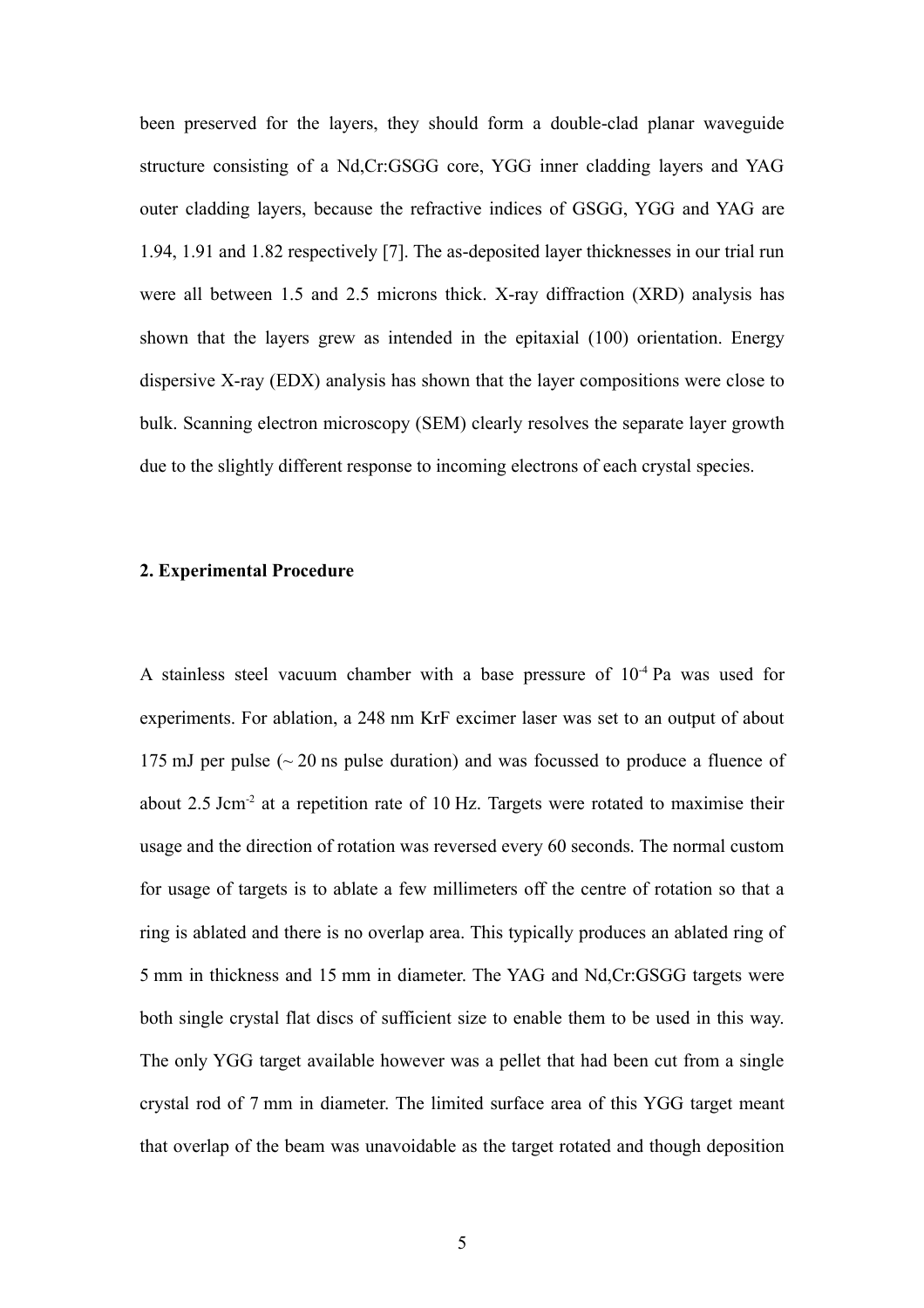was still possible, it is likely that the YGG layers contain a higher frequency of particulates as a result.

Sequential depositions, each of 20 minutes in duration, of YGG, Nd,Cr:GSGG, YGG and YAG were performed to build up the multilayered structure. The vacuum chamber was pumped down to a pressure of  $5 \times 10^{-3}$  Pa before each deposition and was subsequently back-filled with oxygen. The flow rate of oxygen was adjusted so that the chamber reached an equilibrium at a pressure of 2.0 Pa for depositions. A YAG (100) substrate of dimensions 10 mm  $\times$  10 mm  $\times$  1.0 mm was used with one face polished to a high quality finish in preparation for deposition. The substrate was heated by a raster scanned  $CO<sub>2</sub>$  laser with a wavelength of 10.6 µm. The laser was rastered across the substrate using a grid of  $6 \times 6$  equally spaced points and the time delay between each point was increased slightly at the edges to compensate for the higher rate of emission due to the increased surface area to volume ratio at the edges. A power of 8.0 W was used to obtain a temperature of about 800 °C (this temperature estimate is based on a separate calibration of the heating system involving the melting of small pieces of various high purity metals balanced on top of substrates). The substrate was held in a specially designed alumina cradle to minimise any undesirable heatsinking. A schematic and more detailed description of the apparatus including further standard preparation and fabrication procedures such as pre-deposition ablation and target reconditioning has been reported elsewhere [26]. A more detailed description of the custom-designed heating system has also been reported earlier [28].

XRD analysis was performed with a Siemens D5000 X-ray diffractometer. SEM imaging was performed with a LEO 430 scanning electron microscope and EDX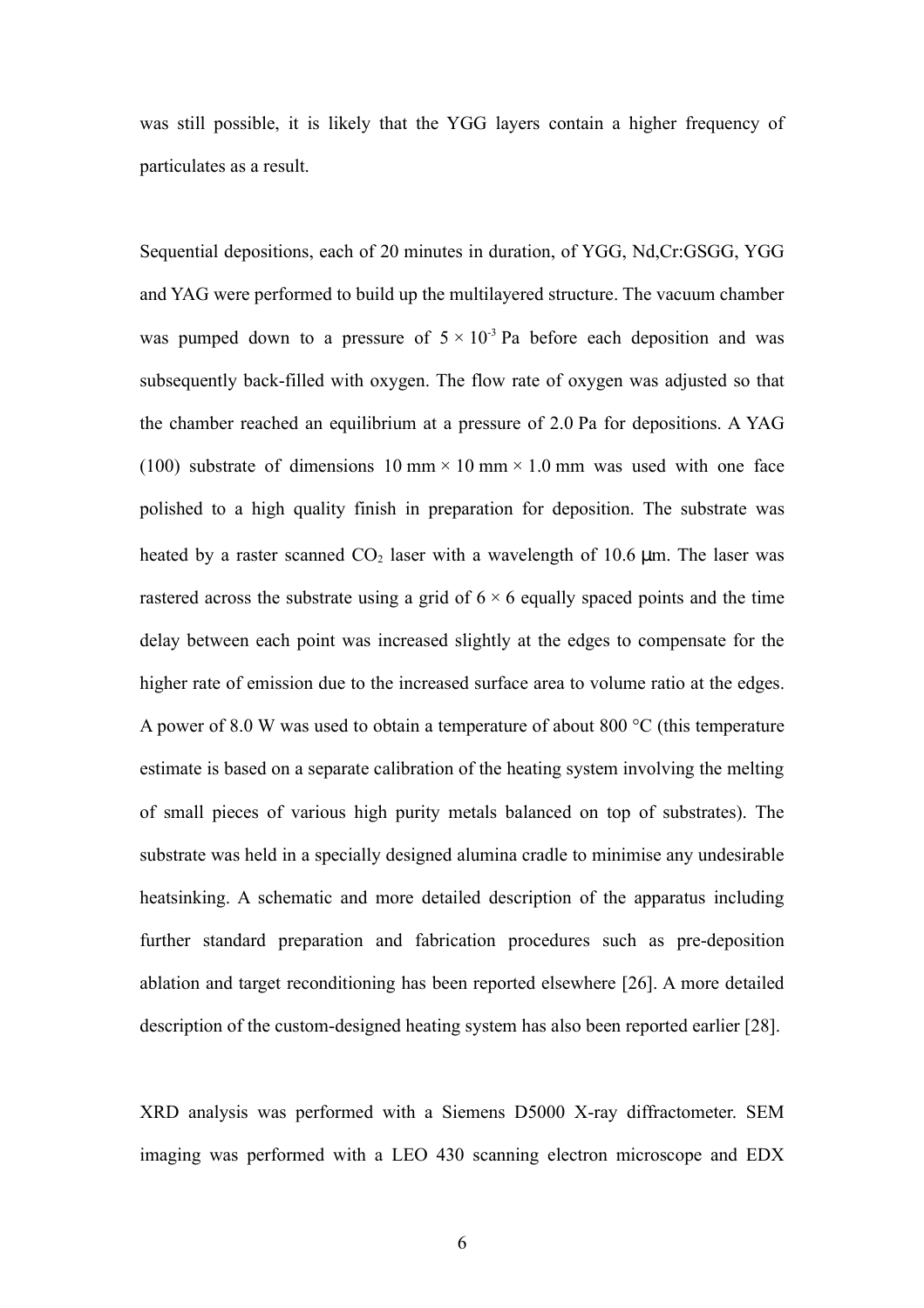analysis was performed with an Oxford Instruments ISIS detector that was attached to the LEO 430. The end face of the multilayer structure was polished to produce a clean and smooth surface in preparation for SEM and EDX analysis.

#### **3. Results and Discussion**

It can be seen from the XRD spectrum shown in figure 1a that only growth in the expected epitaxial (100) orientation has occurred for each layer of different crystal material. It is useful to consider the full-width half-maxima (FWHM) of the XRD peaks because this can give an indication of the crystal quality. Figure 1b shows an expanded view XRD spectrum so that the FWHM of the peaks can be seen clearly; the various properties of the XRD spectrum are summarised in table 2. The *D*-spacing values in table 2 have been normalised using the positions of the YAG substrate peaks.

The normalised *D*-spacing values for the Nd,Cr:GSGG, YGG and YAG capping layer are shifted from database values by  $\sim$ 1.3%,  $\sim$ 0.9% and  $\sim$ 1.0% respectively. This increase in the lattice size of each film compared to bulk is attributed to a small compositional deficiency and is in line with our previous observations of Ga deficiency in single-layer GSGG and YGG films, and Al deficiency in single-layer YAG films. In each case, a deficiency in the ion with the smaller ionic radius (Ga or Al) appears to result in an increased density of lattice sites being occupied by the ion with the larger ionic radius (Gd or Y). The effect of this is to enlarge the crystal structure unit cell dimensions to accommodate the higher density of larger ionic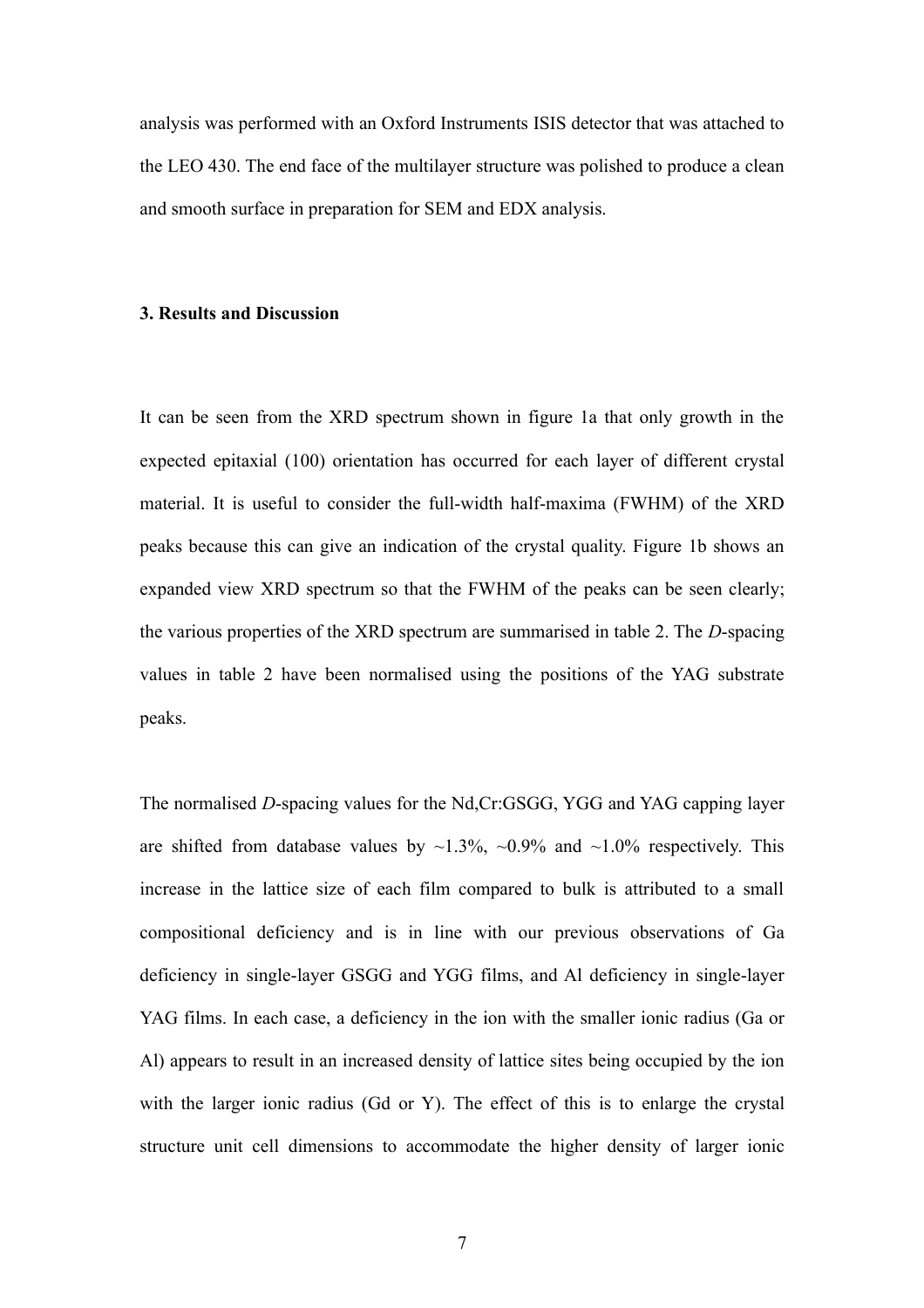radius ions. We have found that a similar degree of compositional deficiency can produce a significant amount of strain in thick films  $(> 40 \mu m)$  of Nd:GGG  $(Nd:Gd_3Ga_3O_{12})$  grown by the same technique, but none of the deleterious symptoms such as cracking and fragmenting we have witnessed with such thick films have been observed for the multilayer structure discussed here.

The relative peak heights follow a logical order: the YGG layers have led to the most intense diffraction because there are two layers and both are thicker than the other layers; the YAG capping layer followed by the Nd,Cr:GSGG layer have caused the next highest intensity of diffraction because of their relative positions in depth; the YAG substrate has caused the least intense diffraction because it is close to half the maximum penetration depth of X-rays in the structure. The FWHM of (400) film peaks are similar to the FWHM of the YAG substrate (400) peak, indicating that these (400) crystal planes are very well ordered. The (800) film peaks are significantly broader however, suggesting reduced order for these (800) crystal planes.

The garnet crystal structure consists of two distinct alternating crystal planes and one of these is significantly less densely populated with constituent ions. Diffraction from (400) planes always compares self-similar planes and is therefore unaffected by relative disorder between the two different types of planes, whereas diffraction from (800) planes always encompasses all of the crystal structure and is therefore an indication of the total crystal order. The (800) peaks are also expected to be broadened relative to the (400) peaks because a perturbation of an ion by a certain distance (i.e. crystal disorder) will have a worse affect on (800) diffraction than (400) due to the smaller separation of (800) crystal planes.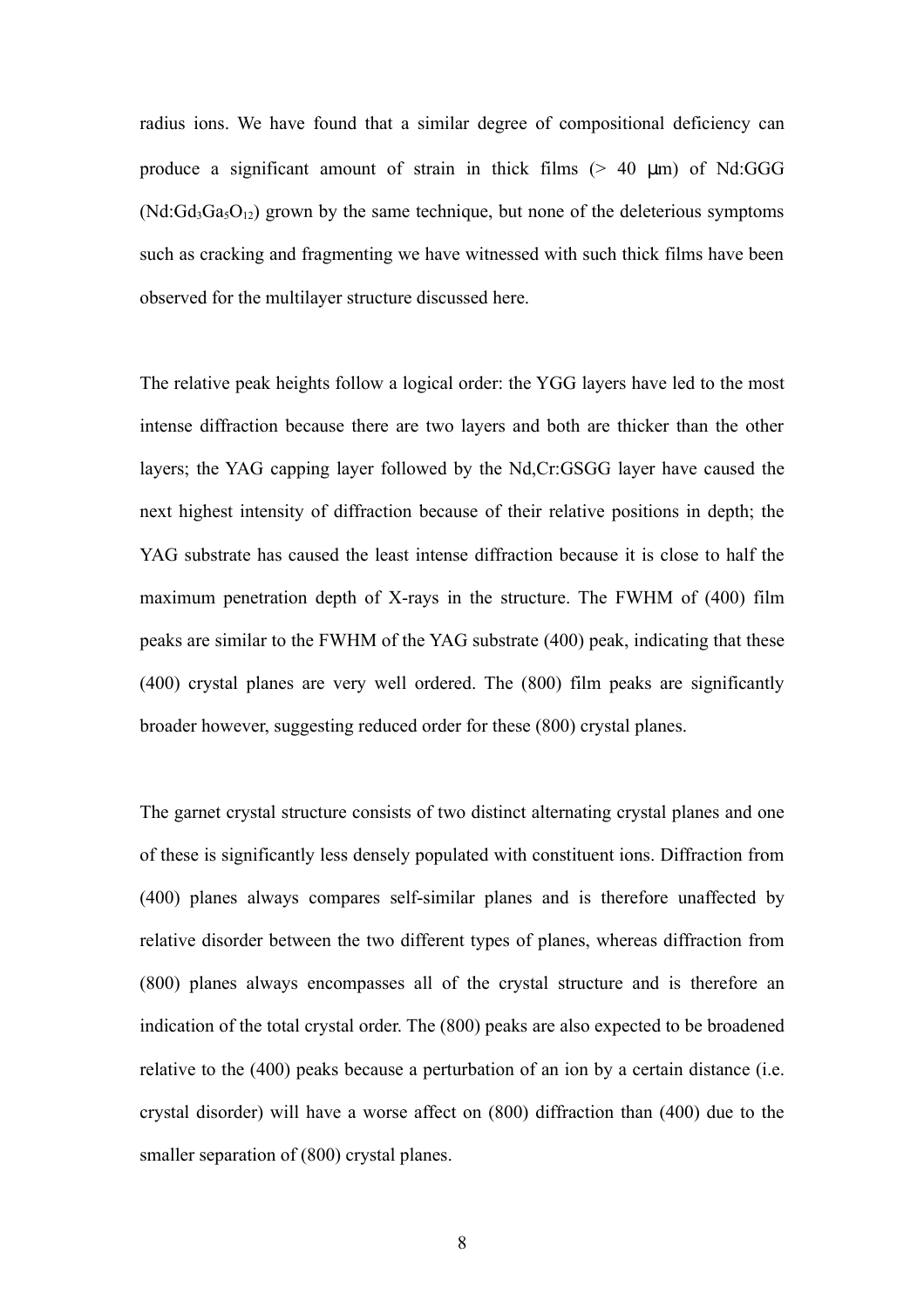EDX analysis of the multilayer structure top surface showed that the YAG capping layer was indeed Al deficient as expected from XRD analysis. The relative occurrence of Y and Al was found to be  $Y_{3,4\pm0.2}$ Al<sub>4.6 ±0.2</sub>. The accuracy of this measurement was assessed by analysing a piece of pure YAG target crystal under the same conditions. Oxygen content analysis wasn't possible due to the low energy of the oxygen peak and limitation of the EDX detection. The resolution via EDX analysis is insufficient to resolve the layers separately and a line-scan was performed on the polished end face across the layers instead to give an indication of the respective layer compositions. A graph of the line-scan data is shown in figure 2. There are no clearly defined steps between layers because of this resolution limit. The different layers can however be readily identified and the relative occurrence of the different elements in the layers is as would be expected. Less Al has been found in the capping layer than the substrate. The occurrence of Y is limited to the YAG and YGG layers and the YAG substrate, whereas Sc and Gd are limited to the Nd,Cr:GSGG layer. The occurrence of Ga is higher in the YGG layers than the Nd,Cr:GSGG layer, and is not found in the YAG substrate or YAG layer. The concentrations of Nd and Cr were too small to be detected.

An SEM micrograph of the layers is shown in figure 3, which clearly shows the individual layer contrast. It appears from figure 3 that the YGG layers have grown with a slightly higher deposition rate as these layers are  $\sim$ 50% thicker than the Nd,Cr:GSGG and YAG layers. This suggests that the ablation dynamics of the YGG target were somehow different to the YAG and Nd,Cr:GSGG targets, and could be a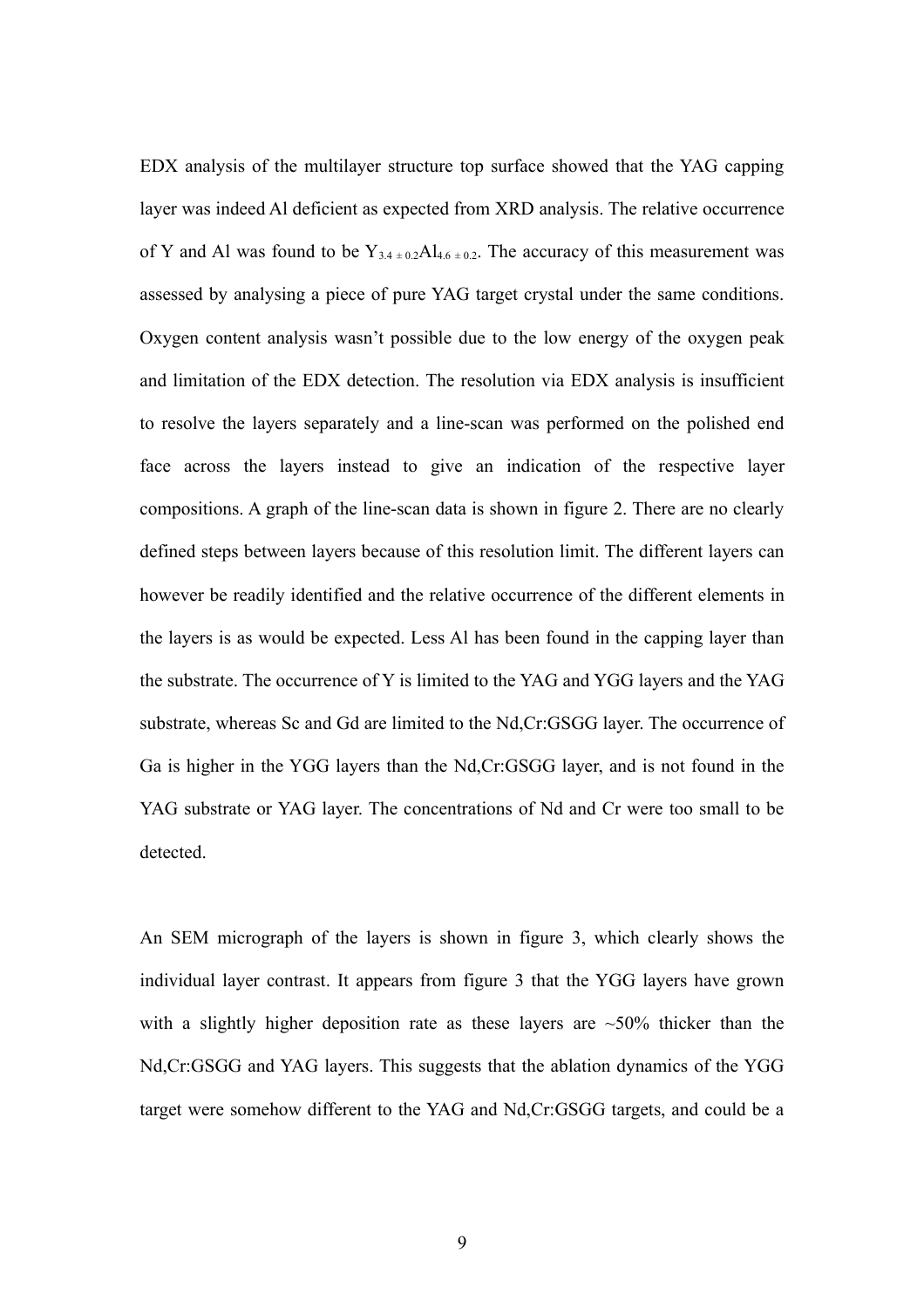consequence of the compromise made with the relatively small YGG target discussed earlier.

To date, we have not been able to measure overall waveguide loss or performance, or indeed demonstrate laser action via Ti:sapphire pumping for example. The small thicknesses of the layers make launching experiments difficult and it is known that losses tend to be high for PLD films of  $\sim$ 1  $\mu$ m in thickness; the use of thicker layers with a designed ratio of layer thicknesses will resolve this problem, and we will report our results in this area once new thicker structures have been grown and characterised.

## **4. Conclusion**

A double-clad waveguide structure has been fabricated by sequential pulsed laser deposition of YGG, Nd,Cr:GSGG, YGG and YAG on a YAG substrate. The layers, all of around 1 µm in thickness, were found to have grown in the expected epitaxial (100) orientation with a relatively high quality compared to the substrate crystal. Limited resolution EDX analysis revealed that the compositions varied across the layers as would be expected. The layers can be distinguished clearly with SEM imaging. To the best of our knowledge, this is the first report of multilayers (five-layered structures) of different garnet crystal species to be grown by PLD.

This test structure has proven the capability of PLD for fabricating several layers of different garnet crystal without any progressive degradation in film quality occurring as each layer is added. The effect of particulates between film interfaces is important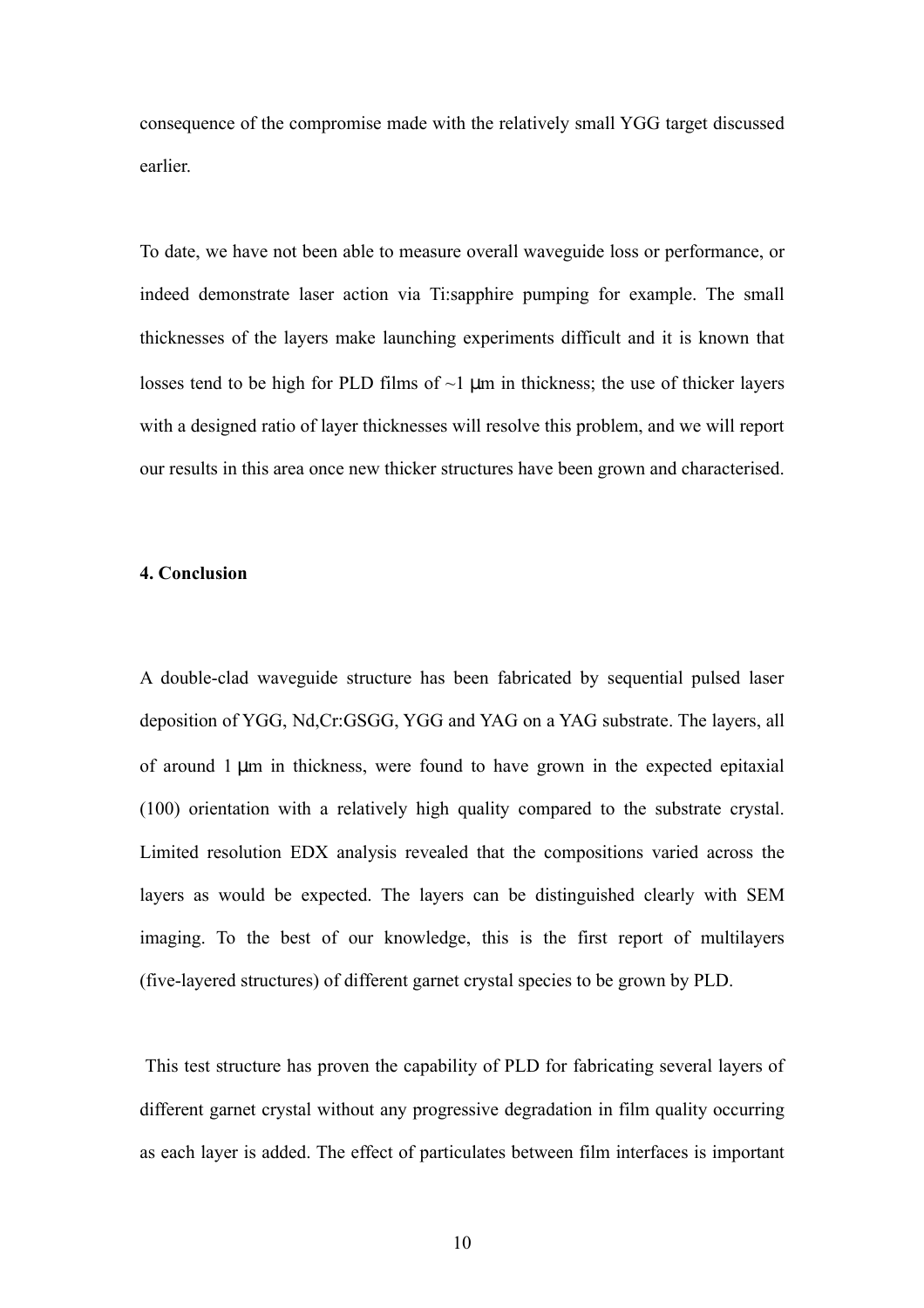in such thin structures, and this will be addressed in future growth runs with optimised layer thicknesses.

#### **Acknowledgements**

The authors would like to acknowledge the support of the Engineering and Physical Sciences Research Council (EPSRC) for funding under Grant No. GR/R74154/01. The authors would also like to acknowledge the services of the NanoMaterials Rapid Prototyping Facility in the School of Physics, University of Southampton, and the EPSRC National Crystallography Service based in the Chemical Crystallography Laboratory at the School of Chemistry, University of Southampton. One of the authors (T. C.M-S) also acknowledges the receipt of an EPSRC studentship.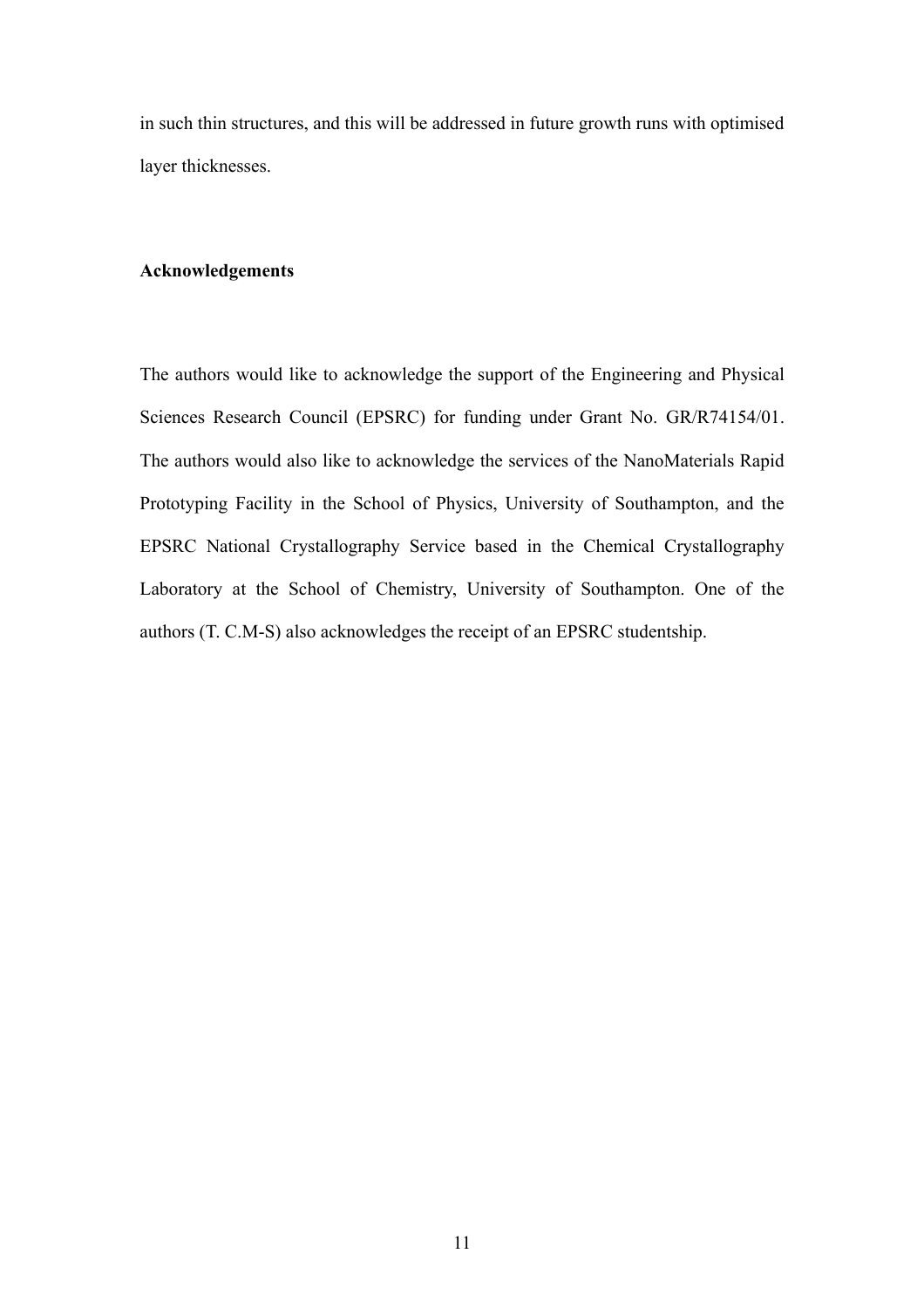## **References**

- [1] D. P. Shepherd, S. J. Hettrick, C. Li, J. I. Mackenzie, R. J. Beach, S. C. Mitchell, H. E. Meissner, J. Phys. D: Appl. Phys. 34 (2001) 2420.
- [2] K. Furusawa, A. Malinowski, J. H. V. Price, T. M. Monro, J. K. Sahu, J. Nilsson, D. J. Richardson, Optics Express 9 (2001) 714.
- [3] C. L. Bonner, C. T. A. Brown, D. P. Shepherd, W. A. Clarkson, A. C. Tropper, D. C. Hanna, B. Ferrand, Optics Letters 23 (1998) 942.
- [4] C. L. Bonner, T. Bhutta, D. P. Shepherd, A. C. Tropper, IEEE J. Quantum Electron. 36 (2000) 236.
- [5] J. Wang, J. I. Mackenzie, D. P. Shepherd, CLEO/QELS, Baltimore, USA, May 22-27, 2005, paper CTh16.
- [6] S. J. Barrington, T. Bhutta, D. P. Shepherd, R. W. Eason, Opt. Commun. 185 (2000) 145.
- [7] R. Adair, L. L. Chase, S. A. Payne, Phys. Rev. B: Condens. Matter Mater. Phys. 39 (1989) 3337.
- [8] J. D. Foster, L. M. Osterink, Applied Optics 7 (1968) 2428.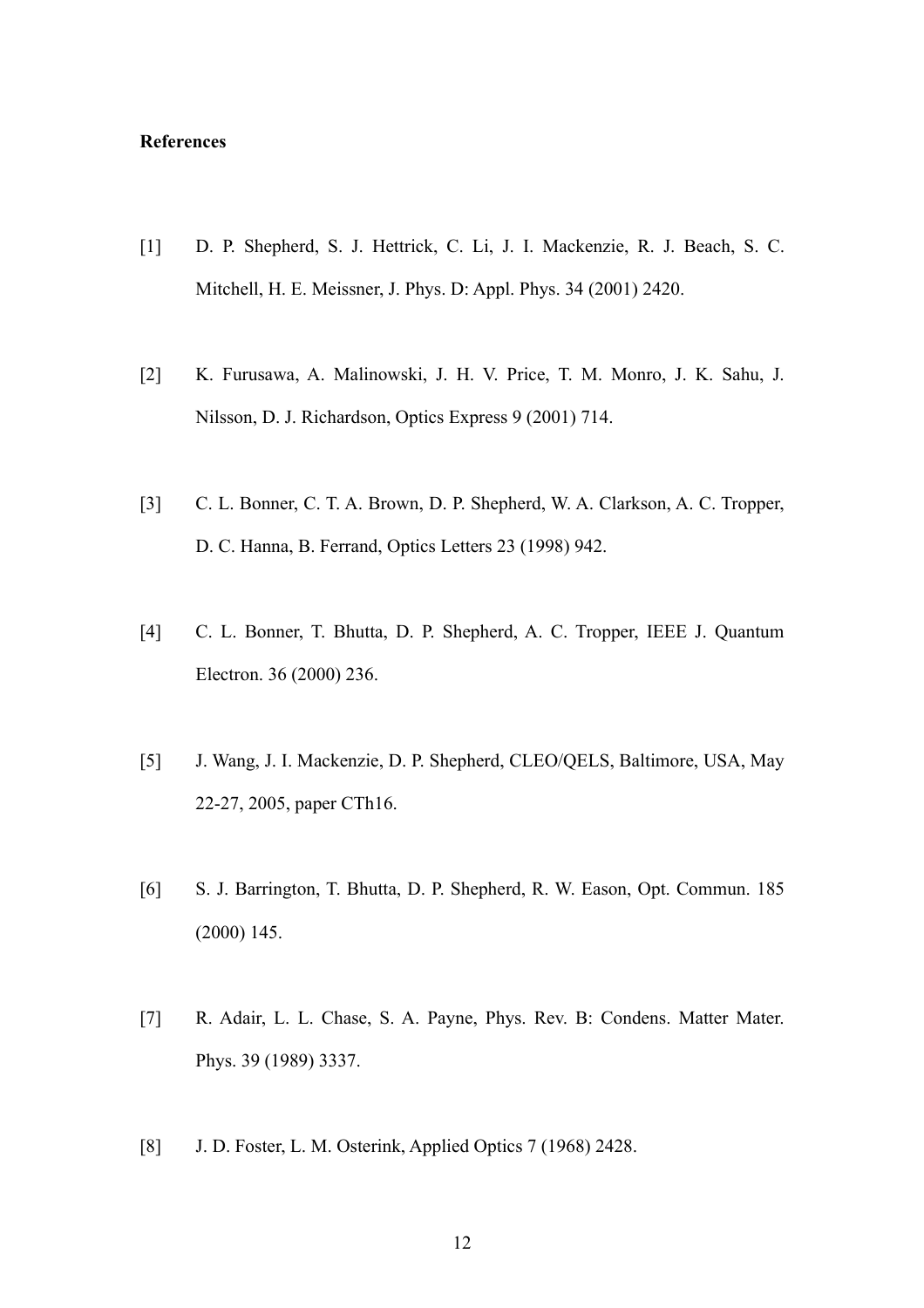- [9] A. Nakatsuka, A. Yoshiasa, T. Yamanaka, Acta Crystallogr., Sect. B: Struct. Sci. 55 (1999) 266.
- [10] A. Nakatsuka, A. Yoshiasa, S. Takeno, Acta Crystallogr., Sect. B: Struct. Sci. 51 (1995) 737.
- [11] T. H. Allik, C. A. Morrison, J. B. Gruber, M. R. Kokta, Phys. Rev. B: Condens. Matter Mater. Phys. 41 (1990) 21.
- [12] Molecular Technology GmbH, Berlin, Germany (crystal supplier). http://www.mt-berlin.com/frames\_cryst/descriptions/ysgg.htm. (Last accessed: August 2006).
- [13] V. A. Efremov, N. D. Zakharov, G. M. Kuz'micheva, B. V. Mukhin, V. V. Chernyshev, Zhurnal Neorganicheskoi Khimii 38 (1993) 220.
- [14] F. Euler, J. A. Bruce, Acta Crystallogr. 19 (1965) 971.
- [15] D. L. Wood, K. Nassay, Applied Optics 29 (1990) 3704.
- [16] V. B. Gloshkova, Y. V. Zharikov, S. Y. Zinovev, V. A. Krzhizhanovskaya, V. V. Osiko, P. A. Stodenikin, Rep. 289, General Physics Institute, Moscow, 1986.
- [17] H. Sawada, J. Solid State Chem. 132 (1997) 302.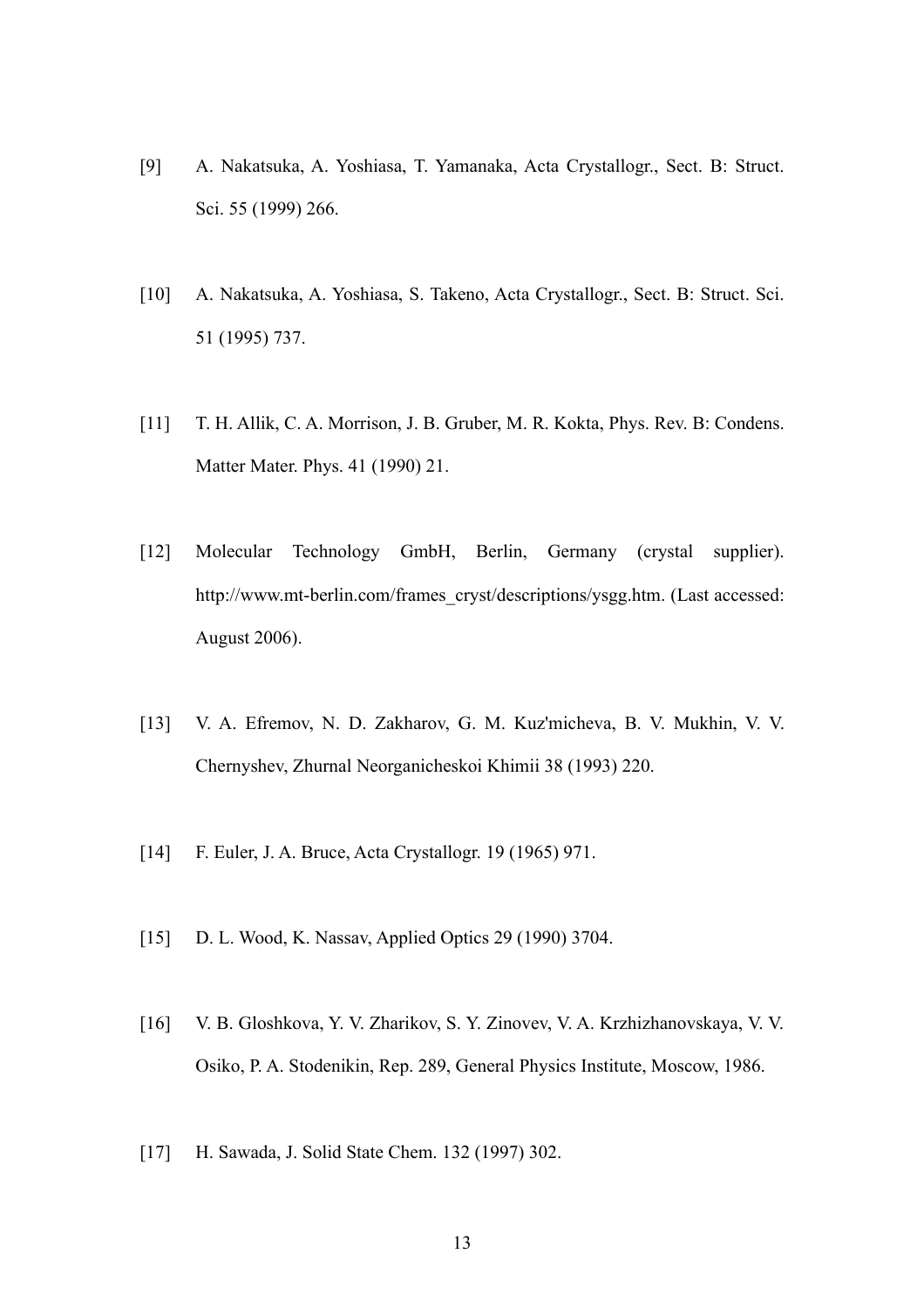- [18] C. S. Hoefer, K. W. Kirby, L. G. DeShazer, J. Opt. Soc. Am. B 5 (1988) 2327.
- [19] D. S. Sumida, M. S. Mangir, D. A. Rockwell, M. D. Shinn, J. Opt. Soc. Am. B 11 (1994) 2066.
- [20] S. Yamazaki, F. Marumo, K. Tanaka, H. Morikawa, N. Kodama, K. Kitamura, Y. Miyazawa. J. Solid State Chem. 108 (1994) 94.
- [21] I. P. Kondratyuk, E. V. Zharikov, V. I. Simonov, Kristallografiya 31 (1988) 51.
- [22] F. D. Patel, E. C Honea, J. Speth, S. A. Payne, R. Hutcheson, R. Equall, IEEE J. Quantum Electron. 37 (2001) 135.
- [23] X. D. Xu, Z. W. Zhao, X. M. He, P. X. Song, G. Q. Zhou, J. Xu, P. Z. Deng, Mater. Lett. 58 (2004) 3153.
- [24] B. E. Etschmann, V. A. Strel'tsov, N. Ishizawa, E. N. Maslen, Acta Crystallogr., Sect. B: Struct. Sci. 57 (2001) 136.
- [25] C. Grivas, T. C. May-Smith, D. P. Shepherd, R. W. Eason, Opt. Commun. 229 (2004) 355.
- [26] T. C. May-Smith, C. Grivas, D. P. Shepherd, R. W. Eason, M. J. F. Healy, Appl. Surf. Sci. 223 (2004) 361.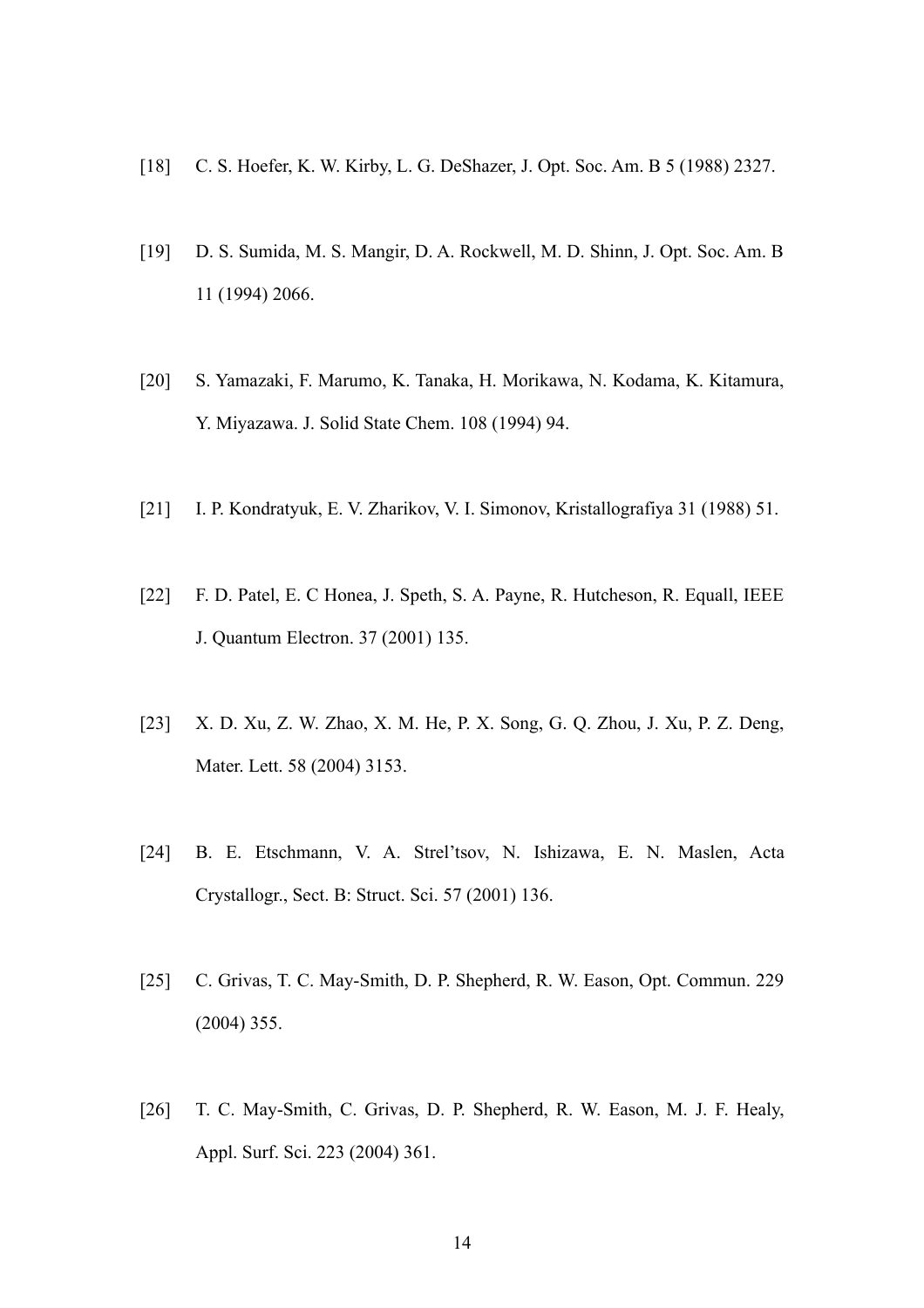- [27] S. Hontsu, N. Mukai, J. Ishii, T Kawai, S. Kawai, Appl. Phys. Lett. 64 (1994) 779.
- [28] S. J. Barrington, R. W. Eason, Rev. Sci. Instrum. 71 (2000) 4223.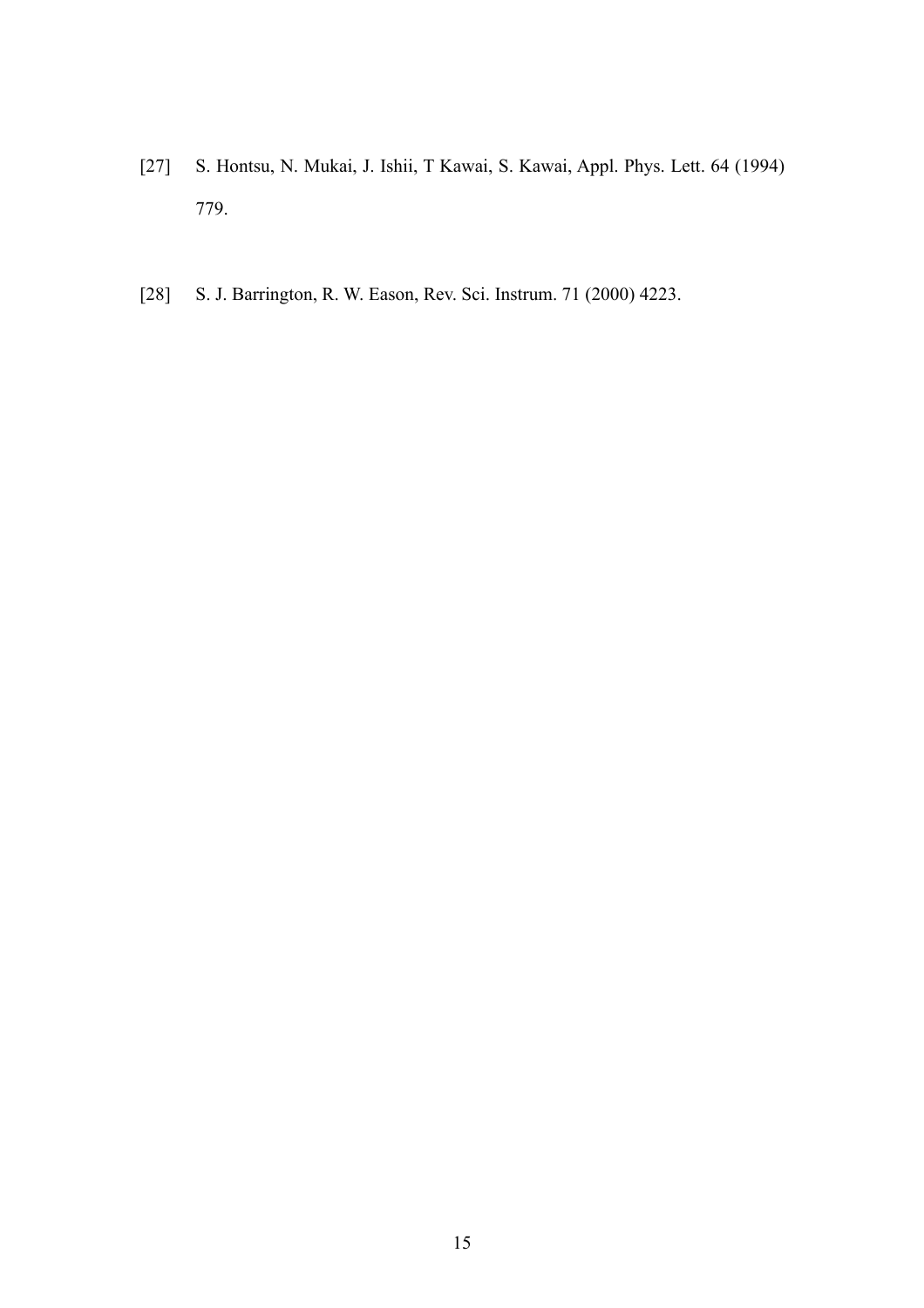# **Table and Figure Captions**

| Table 1:     | Various relevant properties of a selection of garnet crystals.                                               |
|--------------|--------------------------------------------------------------------------------------------------------------|
| Table 2:     | Summary of the multilayer structure XRD spectrum properties.                                                 |
| Figure 1a:   | XRD spectrum of the multilayer structure.                                                                    |
| Figure 1b:   | Expanded detail XRD spectrum of the multilayer structure to show the<br>full-width half-maxima of the peaks. |
| Figure $2$ : | EDX line-scan of the multilayer structure.                                                                   |

Figure 3: SEM micrograph of the multilayer structure.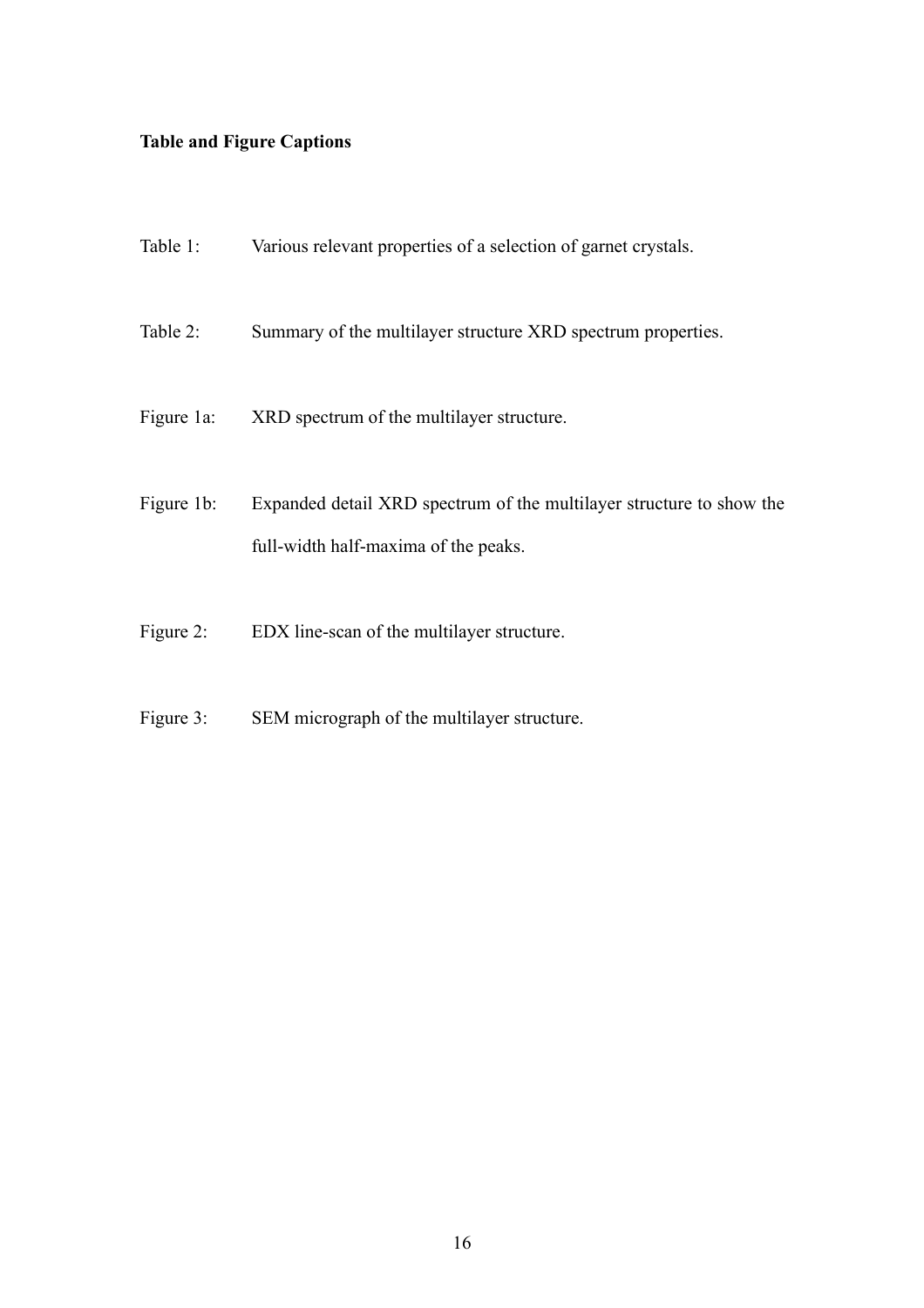|             |                             | Material Refractive index Thermal expansion  | Lattice                    | Lattice mismatch |  |
|-------------|-----------------------------|----------------------------------------------|----------------------------|------------------|--|
|             | $(at \lambda = 1.06 \mu m)$ | coefficient $(\times 10^{-6} \text{K}^{-1})$ | constant $(A)$             | to YAG           |  |
| YAG         | $1.82$ [7]                  | 6.9 [8]                                      | 12.006 [9]                 | N/A              |  |
| <b>YGG</b>  | $1.91$ [7]                  |                                              | $12.273$ [10]              | $2.2\%$          |  |
| <b>YSAG</b> | $1.86$ [11]                 | 17                                           | $12.271$ [11]              | $2.2\%$          |  |
| <b>YSGG</b> | $1.93$ [12]                 | $8.1$ [12]                                   | 12.446 $[13]$ <sup>2</sup> | 3.7%             |  |
| GAG         | 17                          | 17                                           | $12.113$ [14]              | 0.89%            |  |
| GGG         | $1.95$ [15]                 | $8.3 \, [16]$                                | 12.383 [17]                | $3.1\%$          |  |
| <b>GSAG</b> | $1.89$ [18]                 | $7.7$ [19]                                   | 12.389 [20] <sup>3</sup>   | 3.2%             |  |
| GSGG        | $1.94$ [7]                  | $8.0$ [16]                                   | 12.544 [21]                | 4.5%             |  |
| YbAG        | $1.83$ [22]                 | 8.6 [23]                                     | 11.939 [24]                | $-0.56%$         |  |

Table 1

<span id="page-16-0"></span><sup>&</sup>lt;sup>1</sup> These material parameters remain unknown to us to date.

<span id="page-16-1"></span><sup>&</sup>lt;sup>2</sup> The closest crystallographic data available was for  $Y_3Sc_{1.43}Ga_{3.57}O_{12}$  and this has been used as an approximation of YSGG.

<span id="page-16-2"></span><sup>&</sup>lt;sup>3</sup> The closest crystallographic data available was for  $Gd_{2.91}Sc_{1.80}Al_{3.15}O_{11.80}$  and this has been used as an approximation of GSAG.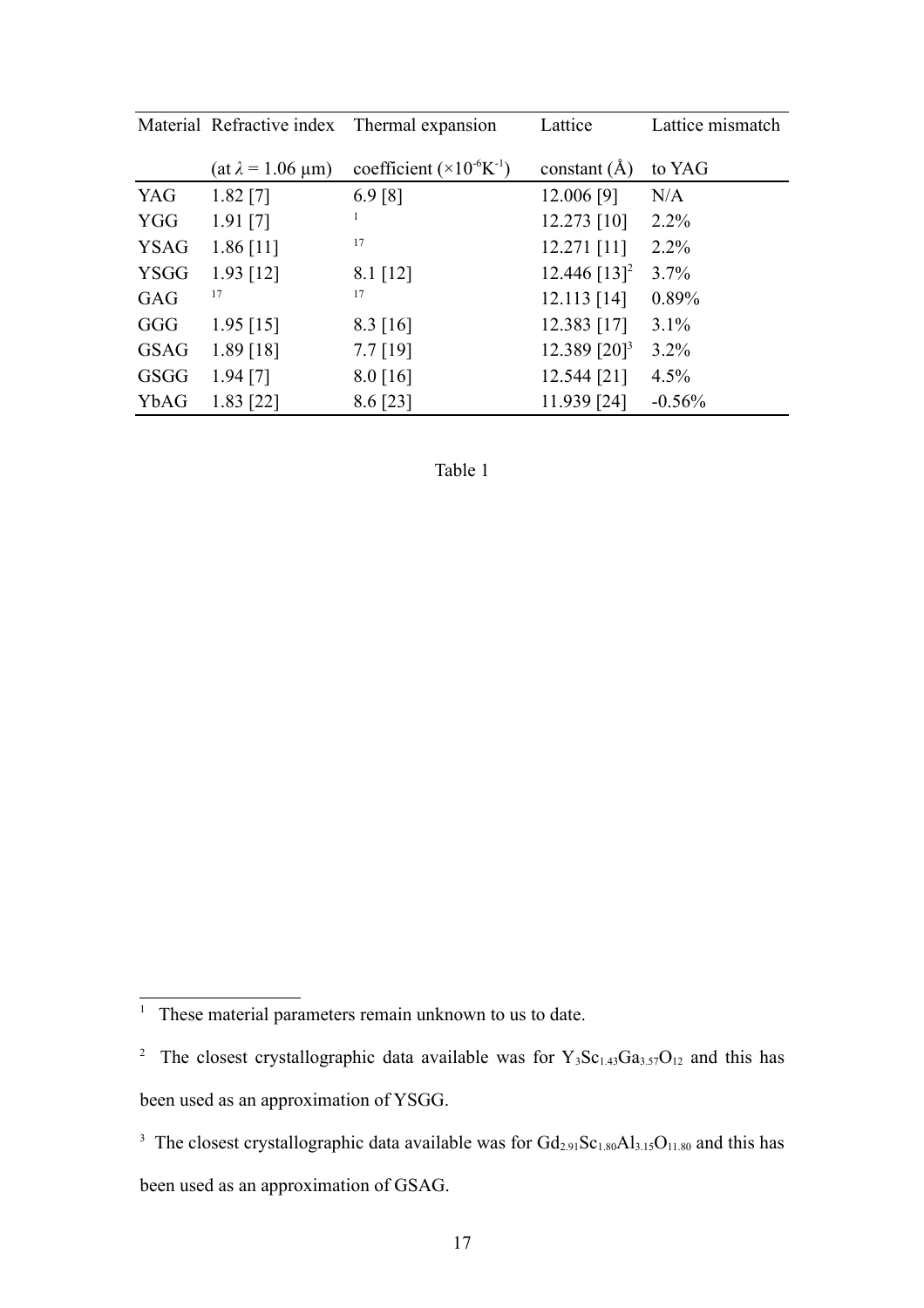| Crystal             | $2\theta$ | <b>FWHM</b>         |       | D-spacing Normalised | Database      |
|---------------------|-----------|---------------------|-------|----------------------|---------------|
| (orientation)       |           | (degrees) (degrees) | (A)   | $D$ -spacing         | $D$ -spacing  |
|                     |           |                     |       | (A)                  | (A)           |
| Nd, Cr: GSGG (400)  | 27.982    | 0.07                | 3.186 | 3.179                | 3.1360 [21]   |
| Nd, Cr: GSGG (800)  | 57.894    | 0.14                | 1.592 | 1.589                | 1.5680 [21]   |
| <b>YGG</b> (400)    | 28.746    | 0.09                | 3.103 | 3.097                | $3.0682$ [10] |
| <b>YGG (800)</b>    | 59.573    | 0.17                | 1.551 | 1.548                | $1.5341$ [10] |
| YAG (400)           | 29.382    | 0.08                | 3.037 | 3.031                | $3.0015$ [9]  |
| YAG (800)           | 60.968    | 0.21                | 1.518 | 1.516                | 1.5008 [9]    |
| YAG substrate (400) | 29.700    | 0.05                | 3.006 |                      | $3.0015$ [9]  |
| YAG substrate (800) | 61.723    | 0.06                | 1.502 |                      | 1.5008 [9]    |

Table 2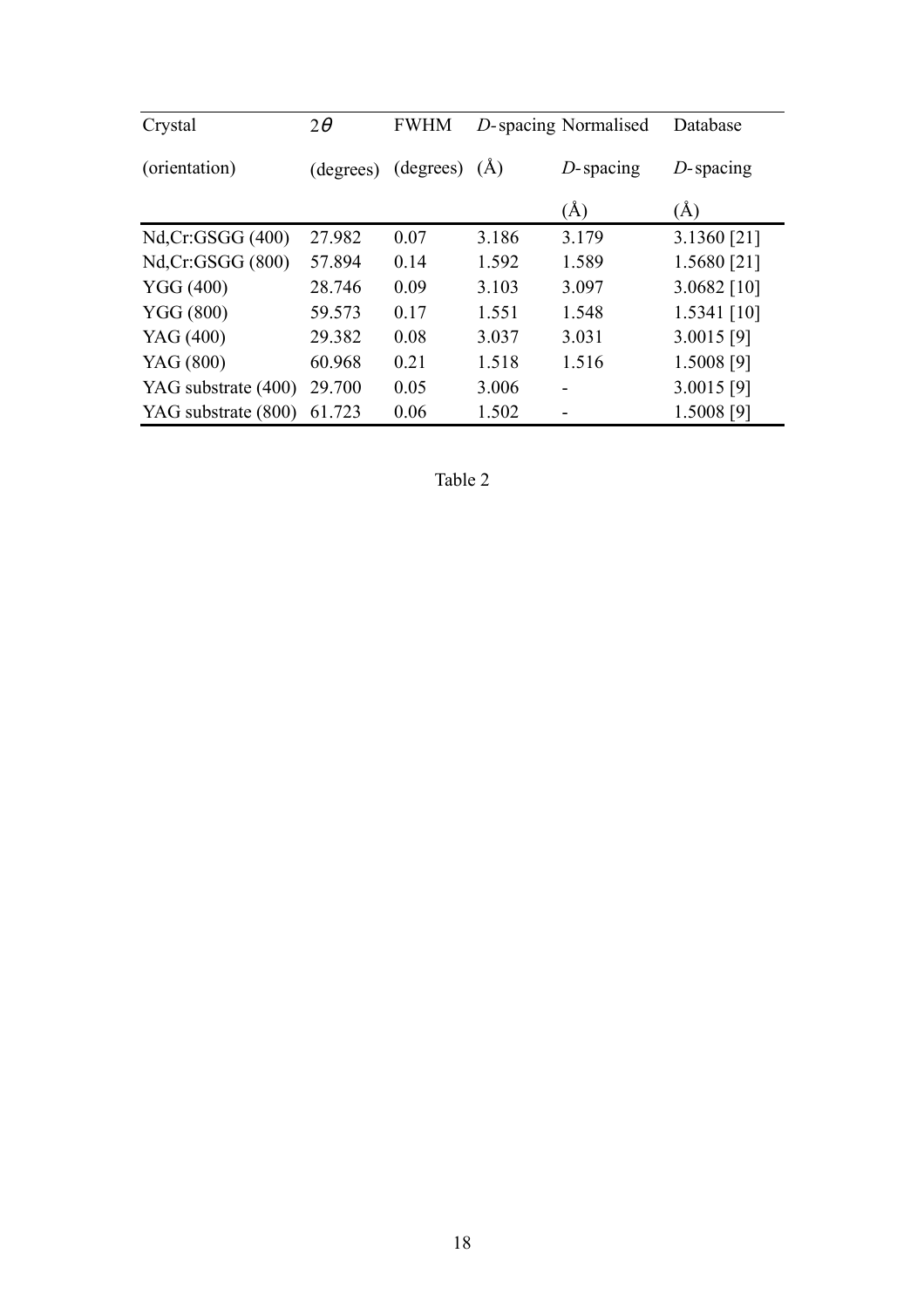

Figure 1a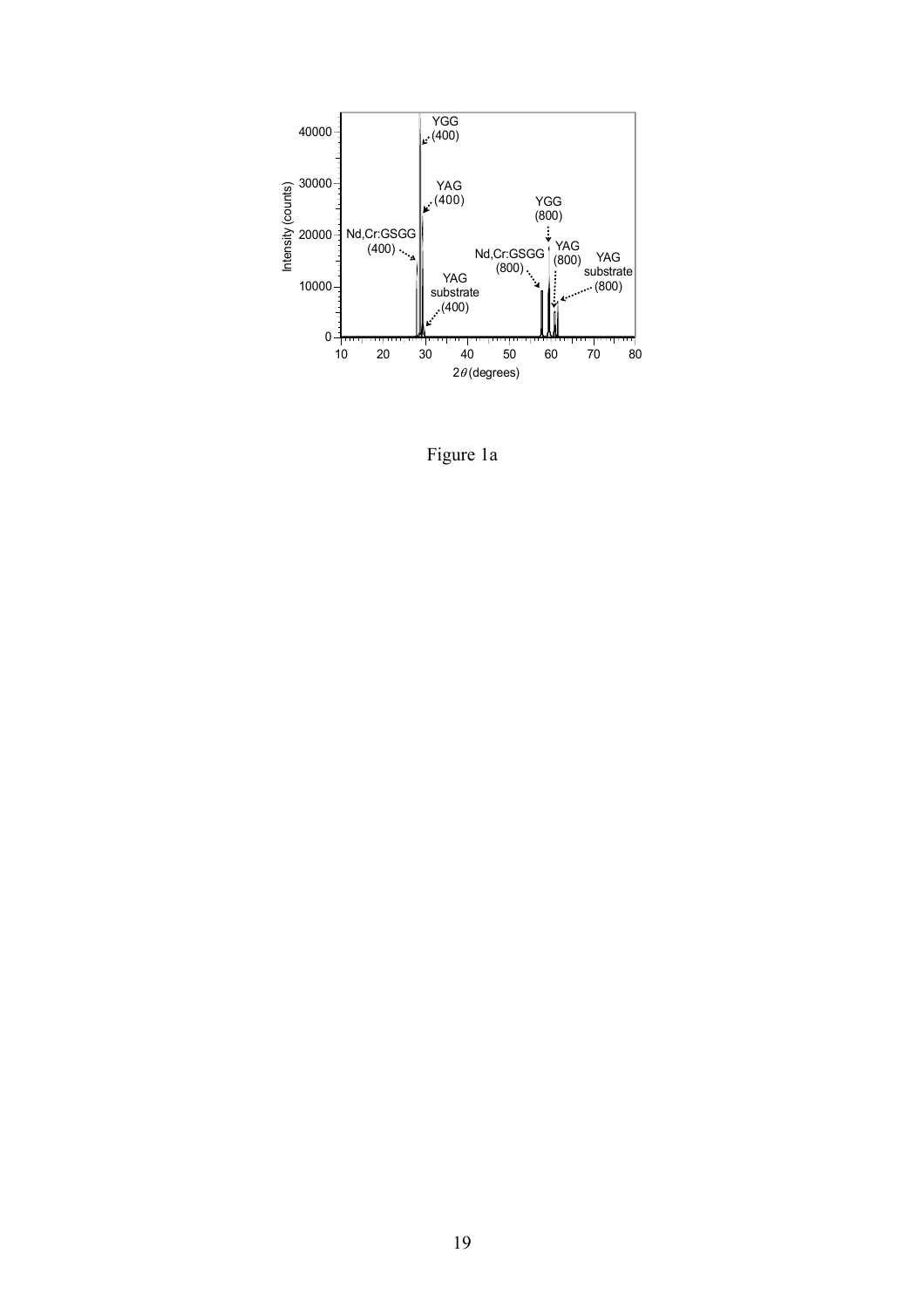

Figure 1b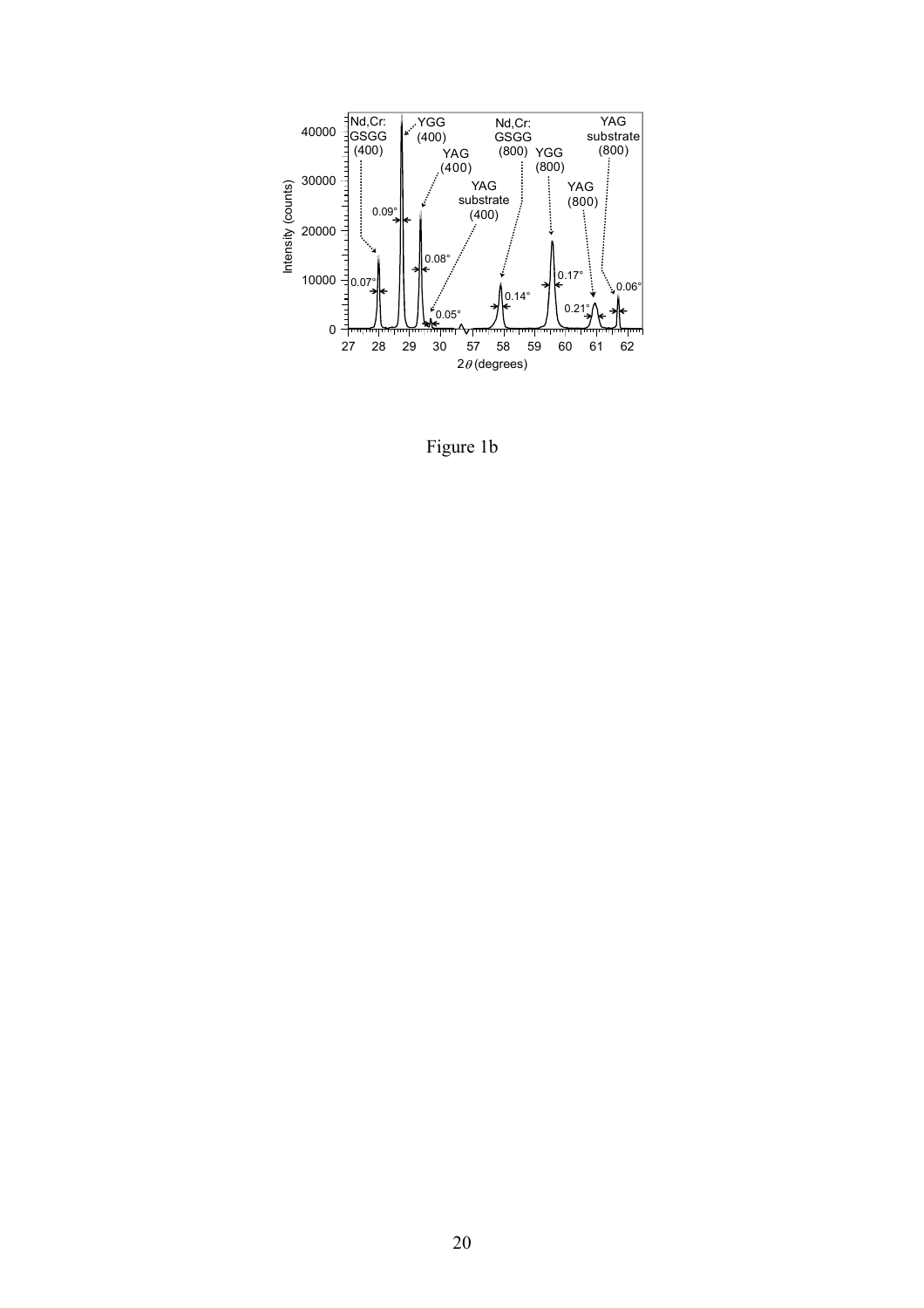

Figure 2